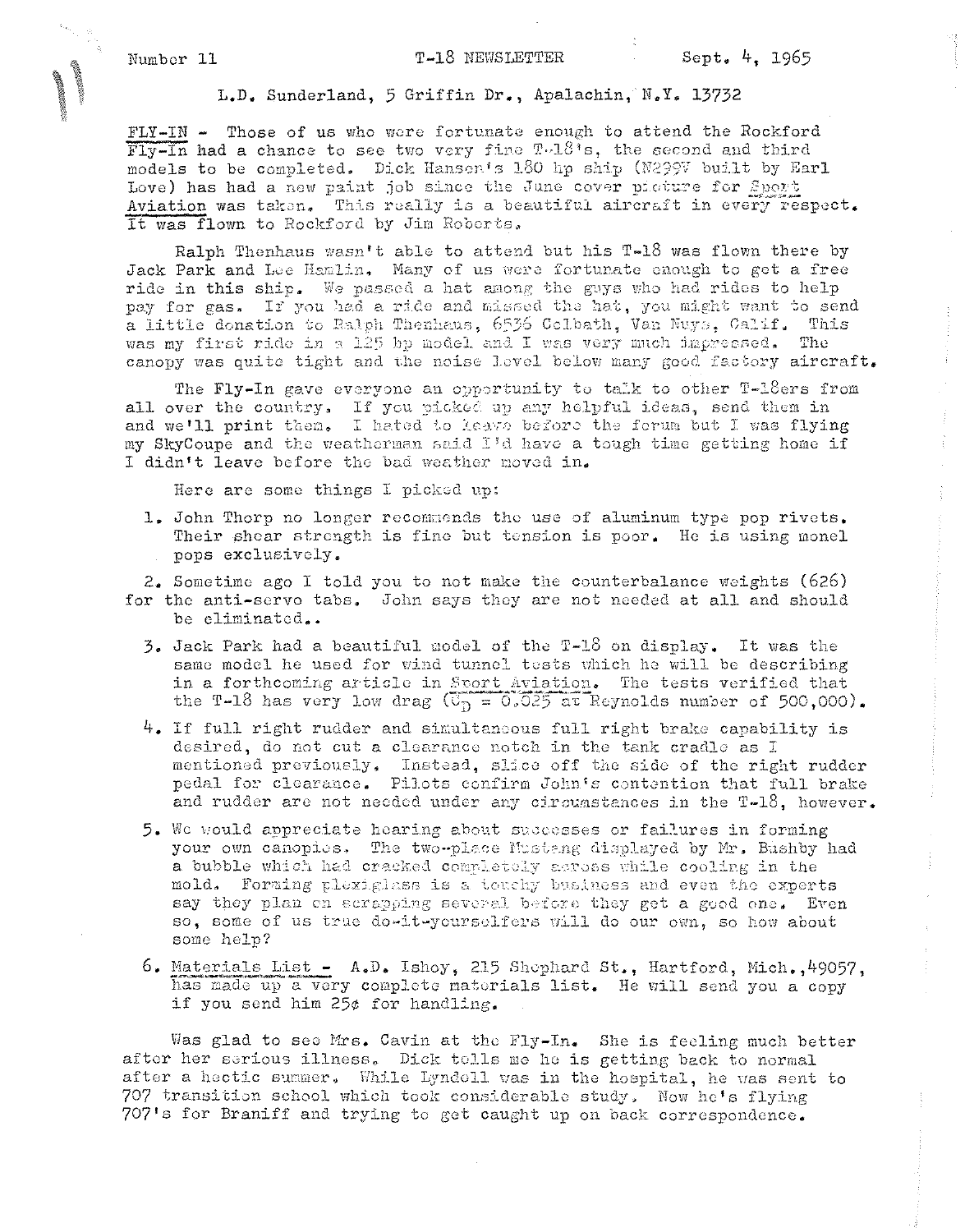$T-18$  Club - We have now passed the 300 point in plans sold. I have said all along that when we reach 300 I would bow out and let someone else take over the Newsletter since it really gets to be a big job. We have been sending copies to everyone holding plans regardless of whether they have joined the club. So I thought we might cut down the work load by reducing the mailing list to only those who are interested in receiving the Newsletter. At the same time we might take a survey to see how everyone is doing on their projects. If you want to continue receiving the T-18 Newsletter, please fill out and return the enclosed form. If you have questions which need answered, if possible, phrase them in such a way that we can answer them in the Newsletter and thus avoid 300 separate letters. The publishing costs have been covered by donations. Most people have sent in \$2. We still have \$74.47 in the "kitty" so if you have already contributed, we don't need more yet.

 $\Delta$ 

Landing Gear - During my first week of vacation before the Fly-In, I made my main gear and the engine mount. So, the part I feared most is completed. I made the gear in two pheces, as described in the May 17, 1965 Newsletter, to facilitate heat treating. To give you an idea of the magnitude of this problem, the local heat treat shop seys that there isn't a shop anywhere in this part of the country which could handle the complete gear. Merrill Miller found a shop in Detroit which heat treated his for \$26, including shipping. I'm getting mine done free since the two piece gear fits the local oven. The tubing for the gear cost \$51, from Machinecraft and I used one set of welding tanks costing  $$3.52$ , The gear was really fun to build.

Here's how I went about it: First I cut up the "tubing"? into the proper lengths with a hacksaw. (This is a simple task, but undoubtedly a stiff test of your endurance.) Then, because I was fortunate enough to find a fellow chapter member having a 36" bed lathe with a steady rest. I decided to taper the goar. John recommonds a taper if you have the equipment. I made aluminum plugs for the ends of the 1.5" doubler tubes and tapered then both in one evening. I tapered the lower end with a straight taper down to 0.025" wall and tapered the upper end down to 0.080". I was afraid to go to a thinner wall at the upper end since I planned to use acetylene for welding instead of heliarc and it would be tough welding anything too thin to the 0.313" tube. Then I spent one whole day cutting the taper on the lower end of the 0.313" tubes. This was more of a problem than for the outer tube. Because of the extra long length a tail stock couldn't be used. I just used the steady rest for support and clamped the other end in the chuck. Since I couldn't offset the steady rest with the tube clamped in the chuck. I had to cut the taper by hand. This doesn't sould like a very good idea but it worked out quite  $well.$ The 0.513" tube was tapered down to 1. OD.

Welding was accomplished with a regular acetylene aircraft torch with a No. 5 tip. For a fixture I took a  $4! \times 4!$  piece of plywood and sketched on it the various parts of the gear. Then I nailed a piece of wood in place to simulate the 526 attachment point. Several blocks were nailed on each side of the gear legs to hold them in place. I tacked all of the members in place and then removed the assembly for final welding. Welding was accomplished by first heating the area to be welded to a red color. I usedl/16" No. 7 mild stoel rod.

Merrill Miller reports that his gear warped during heat treating so the axle attachments were not properly aligned. Rather than having them ground -- an expensive job for the average guy -- he just turned out wedge-shaped shims on a lathe and adjusted them to true-up the axles.